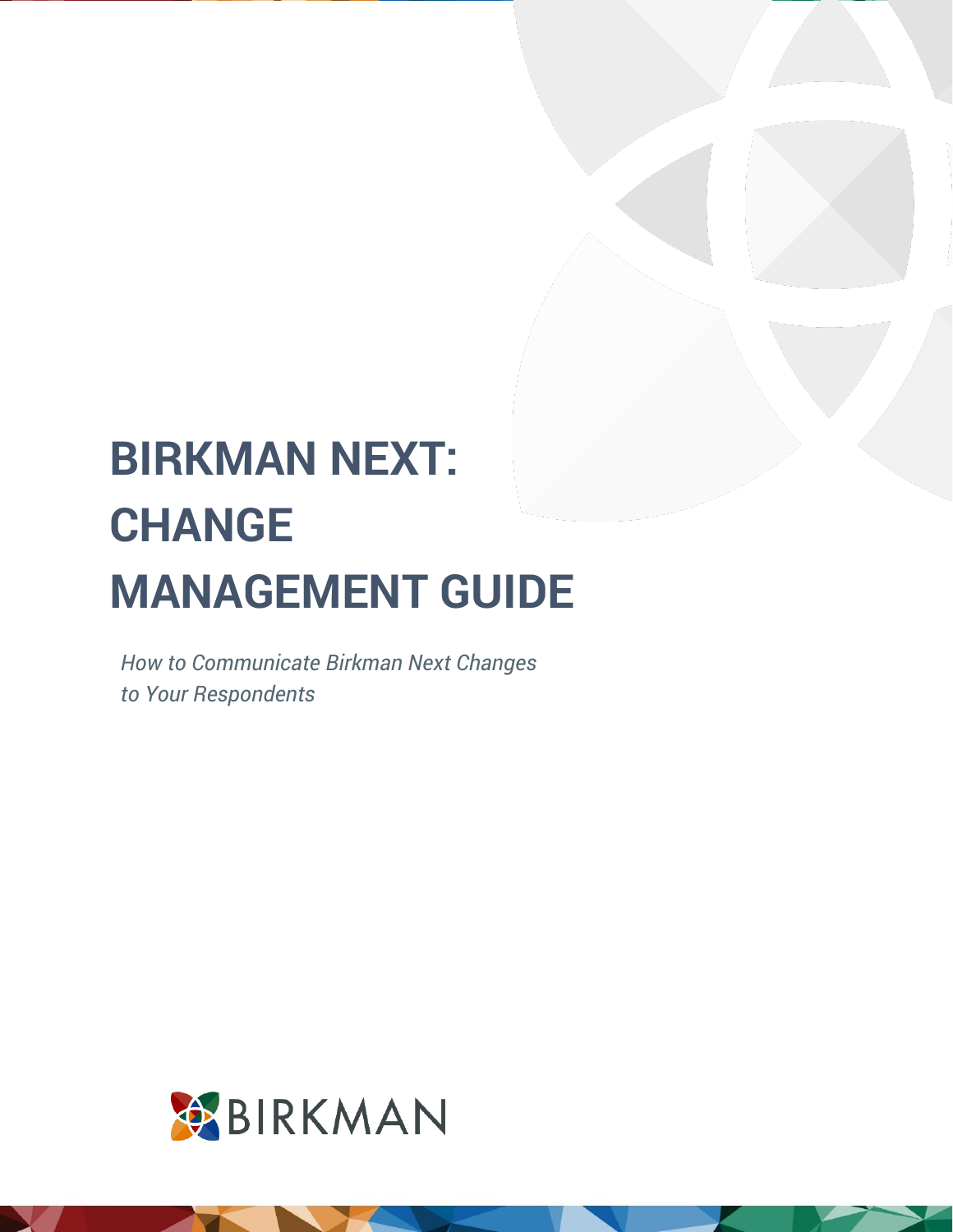

# **Birkman Next**

**Birkman Next denotes important updates, innovations, and new features rolled out by Birkman.** The Birkman Next initiative is a part of our continual efforts to improve the experience of using our assessments and to amplify the positive impact of our reports for respondents.

# **Why is Change Management Important?**

From implementing new processes to launching new products, change is an exciting and necessary component towards organizational and personal growth**.** However, it takes time for people to adapt to change.

#### **Change management is a structured approach for ensuring that changes are thoroughly and smoothly implemented so the lasting benefits of change are achieved.**

Now that Birkman has released many exciting updates, you will need to manage these changes with your clients (either internal or external to your organization) so that respondents have a chance to enjoy the benefits of the new Birkman reports.

This guide will provide you with tips on how to communicate clearly with your stakeholders and make the change process a positive experience for everyone.

## **Stakeholder Analysis**

Before you begin presenting the changes, you will first want to determine which individuals or groups will be impacted by the Birkman Next changes – this is referred to as a *stakeholder analysis.* 

#### **How to analyze your stakeholders:**

- Who will be affected by the changes? Create a segmented list of different types of clients/respondents or others who may be affected by the changes.
- How *important* will the Birkman Next changes be to each group? (Some groups may be more affected than others by the changes.) Give each group an *importance score.*
- What is the *influence* of each group? (Some groups may have a bigger impact and influence on your business or department than others.) Give each group an *influence score.*

Groups with high importance and influence scores should be your first concern—because they care about the changes and have a high impact on your success.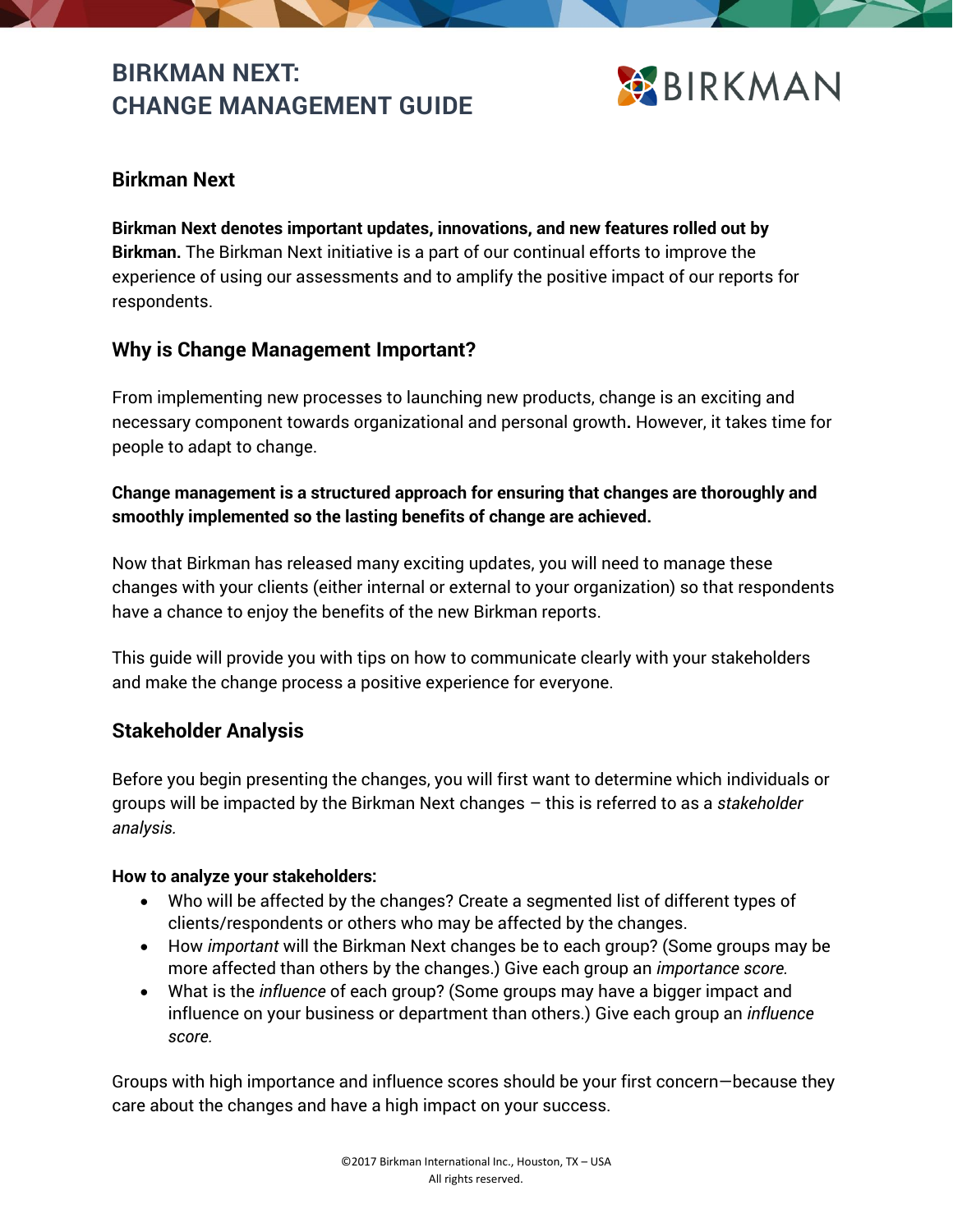

Groups with low importance and low impact are still necessary to communicate with, but perhaps through other methods or with less urgency than those who either care more about the changes or wield greater influence.

# **Presenting the Changes**

One way to present change is by using the *[Golden Circle](https://gumroad.com/l/GoldenCircle) of Why, How, What* created by Simon Sinek. This means that you will first explain the purpose of the changes, and then later explain the details of such.

#### **1. Explain Why**

#### **First, explain why the change is occurring.**

*"Birkman continually strives to make our experience with their reports more intuitive and meaningful. Their goal is to help us work better together and focus more on what matters discovery, self-development, effective leadership, and teamwork. By updating their reports and terminology, Birkman is helping us reach our goals by facilitating better communication."*

#### **2. Explain How**

#### **Second, explain how the change is occurring.**

*"This change is being implemented through new appearance, structure, and terminology in their reports—as well as with simplified reporting packages."*

#### **3. Explain What**

#### **Third, explain what is changing.**

*"There are several updates that Birkman has made to their administrative platform, but that will not impact you as the respondent. However, you will want to know about the updates they have made to their reports and naming conventions. These updates create a more memorable and fun experience using Birkman reports. The new terminology is much more intuitive, which we hope ignites more conversations about Birkman outside of the formal feedback session. The following are several of the changes you'll want to know about, including the Birkman Map, Birkman Interests, and Birkman Components."*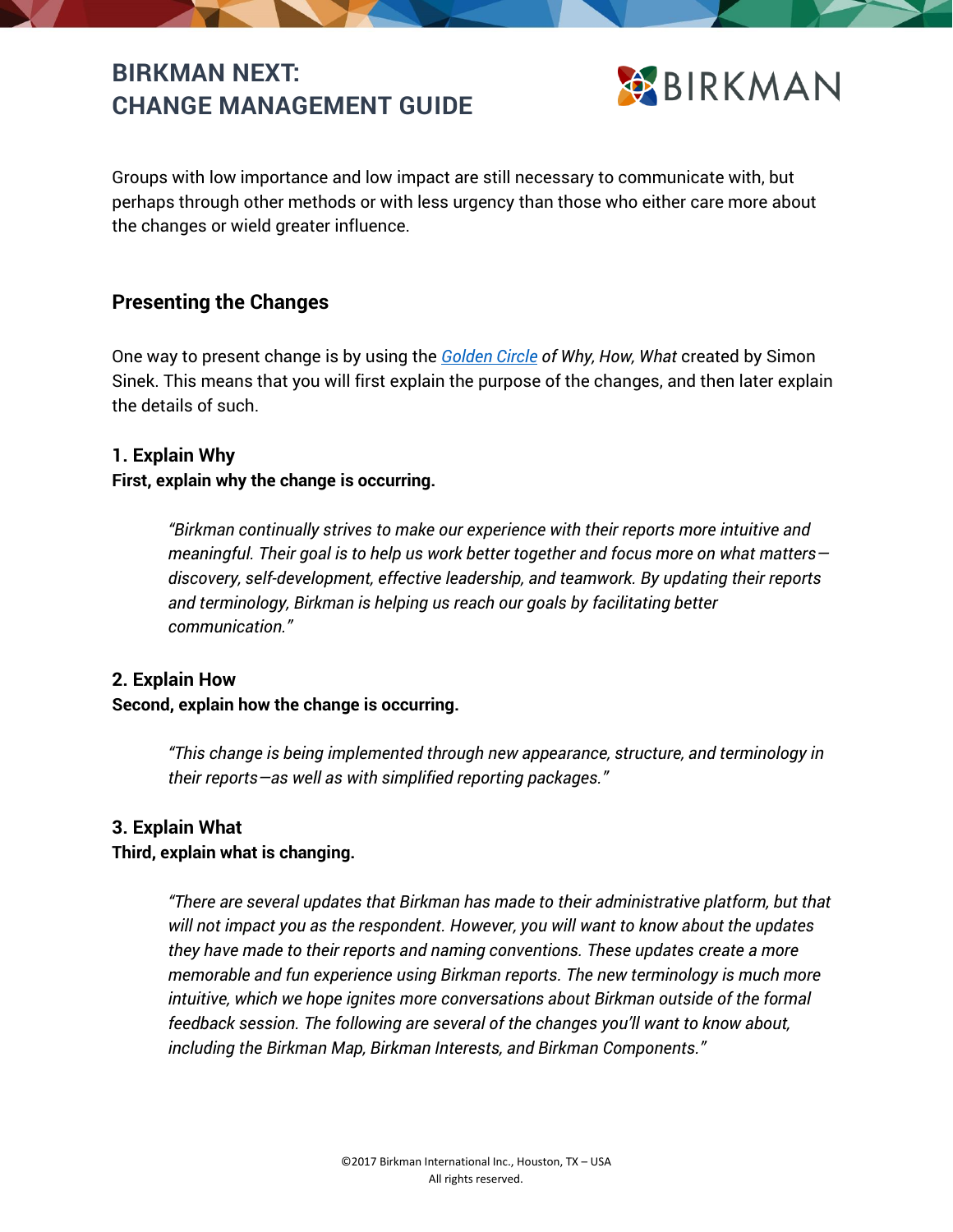

At this point, you can utilize the Birkman Next booklet for respondents, the Birkman Next videos, the new Signature Report, and the Signature Companion Guide to dive into more details of the recent updates. Check out the [Birkman Resource Center](https://birkman.zendesk.com/hc) for ways to access these tools and documents.

# **Position Change to Create Positive Impact**

#### **1. View change as an opportunity to be harnessed.**

Explain that Birkman Next is a true opportunity to be harnessed.

*"Because of the new intuitive names and data visualization, your experience using your Birkman report should now be more memorable and stimulate deeper conversation. You can now focus more on implementing and less on learning the terminology."*

Reassure respondents that this is a great opportunity for them to revisit their Birkman report and reconnect to discuss personality in the workplace.

#### **2. Strive to achieve acceptance and excitement.**

Change management is a process designed to empower people to accept and embrace change.

One great way to get respondents excited about the changes at Birkman is to provide their new Birkman Basics Report or Birkman Signature Report. Receiving the new reports will keep their excitement levels high and allow them to experience the new report benefits for themselves, not just hear about how it will affect future respondents at the organization. If you cannot provide everyone with their own report, you can show a sample report and highlight the new reporting features.

## **3. Reassure that the time and place are right.**

Another important action is to reassure your clients that you have considered how these changes affect their unique situation:

- Confirm that you have thought critically about how the new Birkman reports may impact and benefit their current situation.
- Explain that you have considered how they have used reports in the past or how they may expand their use of Birkman concepts to meet their business goals.
- If you are in the middle of a project with a client, express to them that you'll customize the implementation of their new reports when it makes the most sense for them.